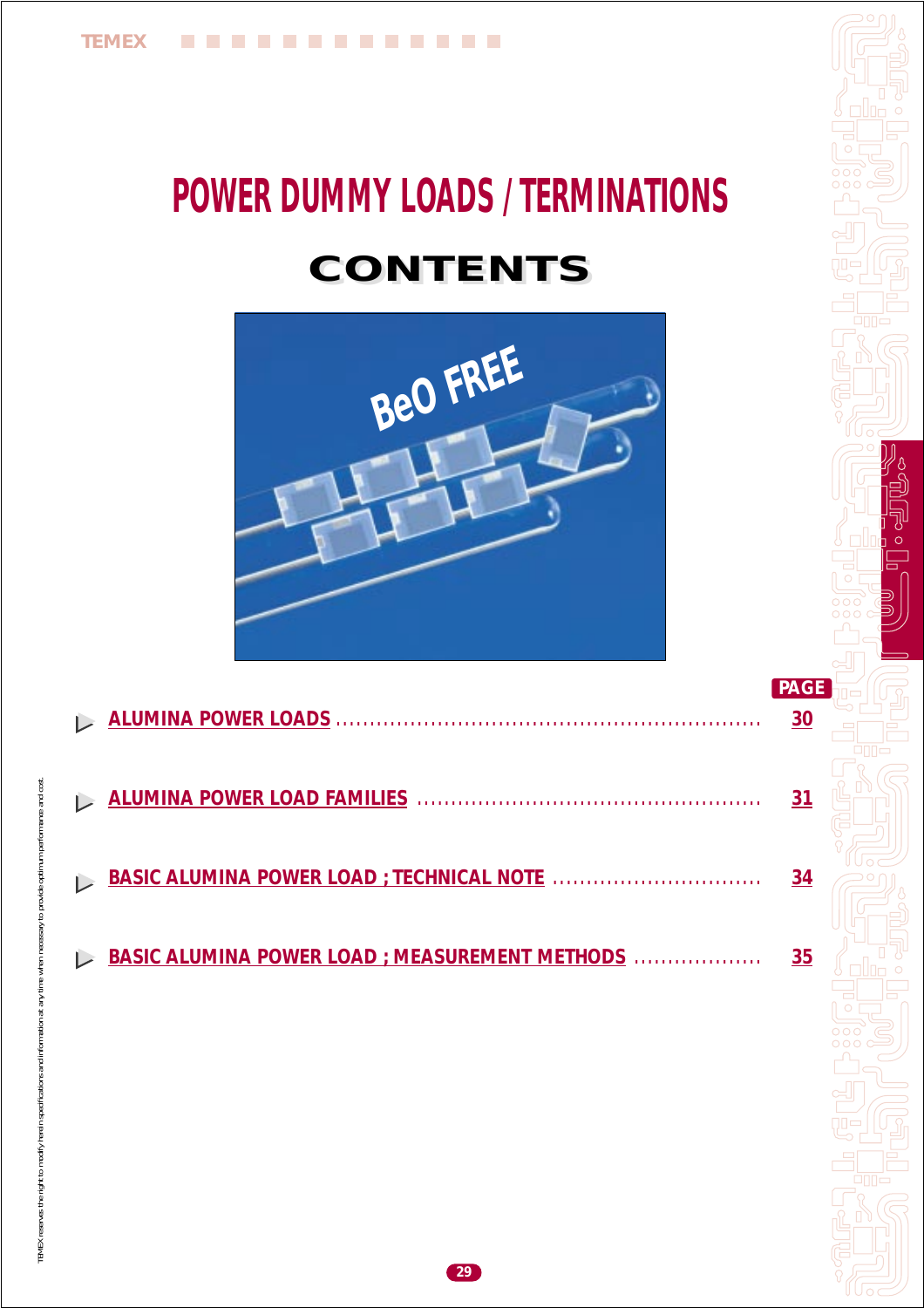# <span id="page-1-0"></span>*POWER DUMMY LOADS*

Alumina power loads

# **ALUMINA POWER LOADS**

### *Introduction*

TEMEX proposes a new line of power load ranging from 3 to 100 W. The carrier substrate is alumina and the design allows an advantageous alternative against the traditional BeO substrate up to 100 W, without its environmental inconvenience.

### *Standard range of loads - Alumina substrate*

- Power loads are manufactured using a resistive thick film technology on alumina substrate
- Silver-Palladium metallization for connection pads
- Impedance: 50  $\Omega$  ± 5 % (DC)
- Metallization on the bottom face for grounding and better thermal contact

# *Overview*

Nearly all microwave circuits require the transmission of electric power to a resistance that evacuates the power in the form of heat either as a part of their operation cycle or as a security system. To produce these kind of resistances, three materials have traditionally been used : Al2O3, BeO and AlN.

Unfortunately, OSHA lists BeO dust as a hazardous substance and a probable carcinogen in humans. So, all equipments using BeO ceramic parts must have a warning sticker on their cover; therefore, when the equipment has run its lifetime and is removed from service, BeO must be removed and disposed of properly.

This leaves low cost, traditionally medium performance Al2O3 and high cost AlN available for use. But TEMEX met the challenge and designed a line of components from Al2O3 which draws the maximum out of this material for most microwave applications which typically operate under 100 watts, and matched or improved on BeO performance as a bonus.

# *Our strengths*

Low cost, non toxic substrate material VSWR of 1.05:1 typical with our resistive thick film technology on Al2O3 substrate Patents on a metallized hole which reduces or eliminates the capacitance effect Prices lower than AlN terminations

# *Key things to remember*

100 Watt BeO free load \$1: who said environmental friendly products had to be expensive? TEMEX, an ISO14001 company which protects both **environment and your applications** !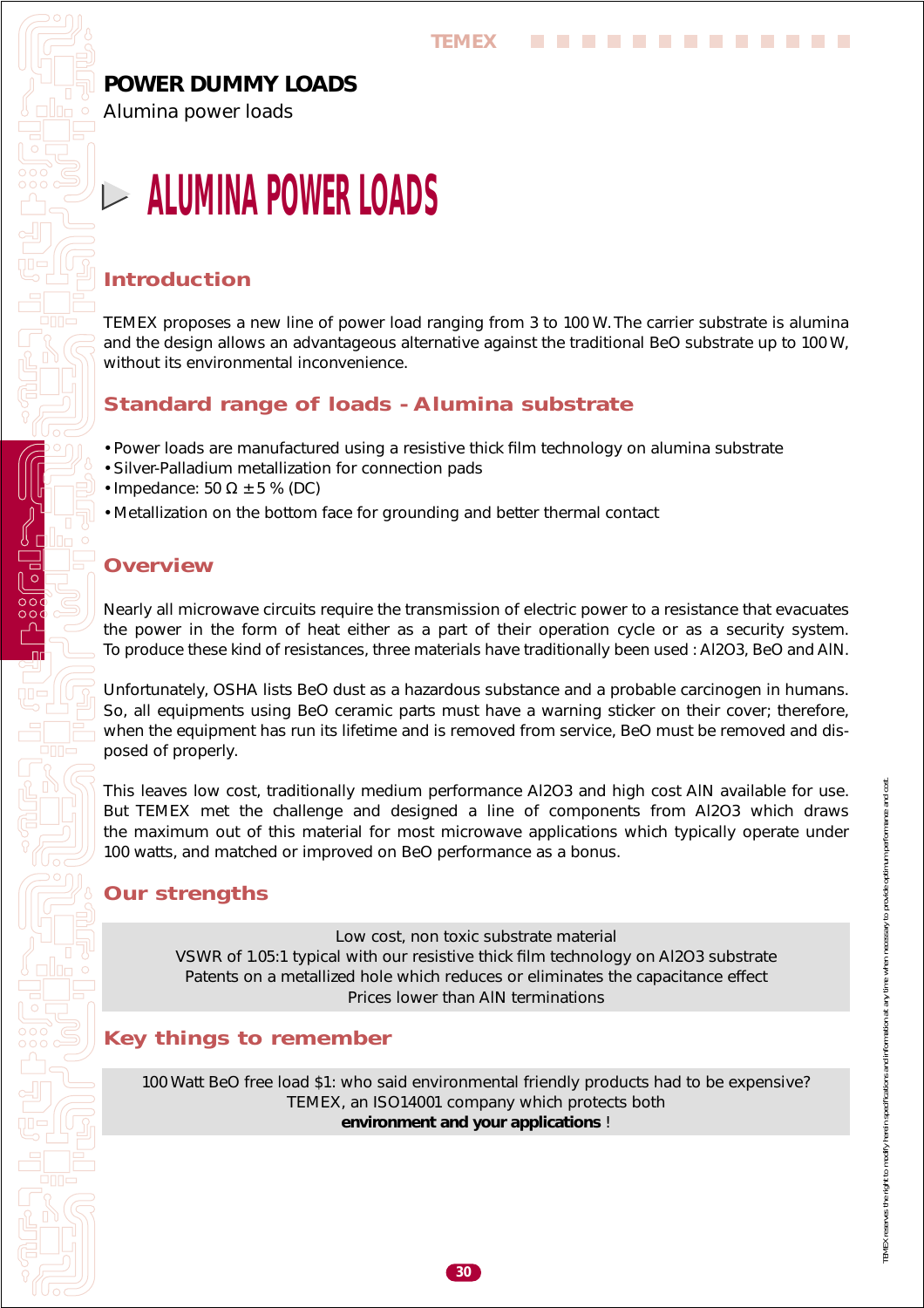**College** 

# *ALUMINA POWER LOAD FAMILIES*

Standard version electrical & physical characteristics

# <span id="page-2-0"></span>**ALUMINA POWER LOAD FAMILIES**   $\overline{\phantom{a}}$

*Standard version: electrical and physical characteristics*

. . . . . . . . . .

| Power PN | Power PM | L<br>(mm) | (mm)  | e<br>(mm) | L<br>$($ ") | W<br>(") | t<br>(") | <b>VSWR</b>  | Fo Range<br>(MHz) | Reference | Remark      |
|----------|----------|-----------|-------|-----------|-------------|----------|----------|--------------|-------------------|-----------|-------------|
| (W)      | (W)      |           |       |           |             |          |          |              |                   |           |             |
| 5        | 5        | 1.520     | 1.240 | 0.380     | 0.060       | 0.049    | 0.015    | 1.05         | 0 to 6000         | 1128 0A   |             |
| 10       | 10       | 2.800     | 1.300 | 0.380     | 0.110       | 0.051    | 0.015    | 1.05         | 0 to 4000         | 1061 0A   |             |
| 10       | 10       | 2.800     | 1.300 | 0.380     | 0.110       | 0.051    | 0.015    | 1.05         | 0 to 3000         |           |             |
|          |          |           |       |           |             |          |          | 1.10         | 3000 to 4000      | 1061 0B   |             |
| 10       | $10$     | 2.800     | 1.300 | 0.380     | 0.110       | 0.051    | 0.015    | 1.05         | 0 to 2000         | 1061 OC   |             |
|          |          |           |       |           |             |          |          | 1.10         | 2000 to 4000      |           |             |
| 15       | 20       | 3.000     | 1.500 | 0.635     | 0.118       | 0.059    | 0.025    | 1.10         | 0 to 3500         | 1160 0A   |             |
|          |          |           |       |           |             |          |          | 1.20         | 3500 to 5000      |           |             |
| 25       | $30\,$   | 5.000     | 1.900 | 0.635     | 0.197       | 0.075    | 0.025    | 1.05         | 0 to 2000         |           |             |
|          |          |           |       |           |             |          |          | 1.10         | 2000 to 2500      | 1159 0A   |             |
|          |          |           |       |           |             |          |          | 1.20         | 2500 to 3000      |           |             |
| 25       | $30\,$   | 5.000     | 1.900 | 0.635     | 0.197       | 0.075    | 0.025    | 1.05         | 0 to 1500         |           |             |
|          |          |           |       |           |             |          |          | 1.10         | 1500 to 2000      | 1159 0B   |             |
|          |          |           |       |           |             |          |          | 1.20         | 2000 to 3000      |           |             |
| 25       | 30       | 5.000     | 1.900 | 0.635     | 0.197       | 0.075    | 0.025    | 1.05         | 0 to 1000         |           |             |
|          |          |           |       |           |             |          |          | 1.10         | 1000 to 2000      | 1159 OC   |             |
|          |          |           |       |           |             |          |          | 1.20         | 2000 to 3000      |           |             |
| 30       | 40       | 5.300     | 3.000 | 1.000     | 0.209       | 0.118    | 0.039    | 1.05         | $0$ to $2000\,$   | 1132 0A   |             |
| 30       | 40       | 5.300     | 3.000 | 1.000     | 0.209       | 0.118    | 0.039    | 1.05         | 0 to 1500         | 1132 0B   |             |
|          |          |           |       |           |             |          |          | 1.10         | 1500 to 2000      |           |             |
| 40       | $50\,$   | 6.300     | 6.300 | 1.000     | 0.248       | 0.248    | 0.039    | 1.05         | 0 to 3500         | 1126 0A   |             |
| 40       | $50\,$   | 6.300     | 6.300 | 1.000     | 0.248       | 0.248    | 0.039    | 1.05         | 0 to 3000         | 1126 0E   |             |
|          |          |           |       |           |             |          |          | 1.10         | 3000 to 3500      |           |             |
| 40       | $50\,$   | 6.300     | 6.300 | 1.000     | 0.248       | 0.248    | 0.039    |              |                   | 1131 0A   | customized* |
| 50       | $70\,$   | 6.300     | 6.300 | 0.635     | 0.248       | 0.248    | 0.025    | 1.05         | 900 and 1800      | 1070 0A   |             |
| 50       | 70       | 6.300     | 6.300 | 0.635     | 0.248       | 0.248    | 0.025    | 1.10         | 900               | 1070 0B   |             |
|          |          |           |       |           |             |          |          | 1.05         | 1800              |           |             |
| 50       | $70\,$   | 6.300     | 6.300 | 0.635     | 0.248       | 0.248    | 0.025    | 1.05         | 900               | 1070 OC   |             |
|          |          |           |       |           |             |          |          | 1.10         | 1800              |           |             |
| 50       | $70\,$   | 6.300     | 6.300 | 0.635     | 0.248       | 0.248    | 0.025    | 1.10         | 900 and 1800      | 1070 0D   |             |
| 50       | 70       | 6.300     | 6.300 | 0.635     | 0.248       | 0.248    | 0.025    |              |                   | 1130 0A   | customized* |
| 60       | $80\,$   | 9.400     | 6.300 | 1.000     | 0.370       | 0.248    | 0.039    | 1.05         | 900 and 1800      | 1121 0A   | w test pad  |
| 60       | $80\,$   | 9.400     | 6.300 | 1.000     | 0.370       | 0.248    | 0.039    | 1.10<br>1.05 | 900<br>1800       | 1121 0B   | w test pad  |
|          | $80\,$   | 9.400     | 6.300 | 1.000     | 0.370       |          | 0.039    | 1.05         | 900               |           |             |
| 60       |          |           |       |           |             | 0.248    |          | 1.10         | 1800              | 1121 OC   | w test pad  |
|          |          |           |       |           |             |          |          |              |                   |           |             |
| 60       | $80\,$   | 9.400     | 6.300 | 1.000     | 0.370       | 0.248    | 0.039    | 1.10         | 900 and 1800      | 1121 0D   | w test pad  |
| $70\,$   | 100      | 8.400     | 6.300 | 1.000     | 0.331       | 0.248    | 0.039    | 1.05         | 900 and 1800      | 1129 0A   |             |

**\*Customized parts: Include capacitive elements to match particular specifications.**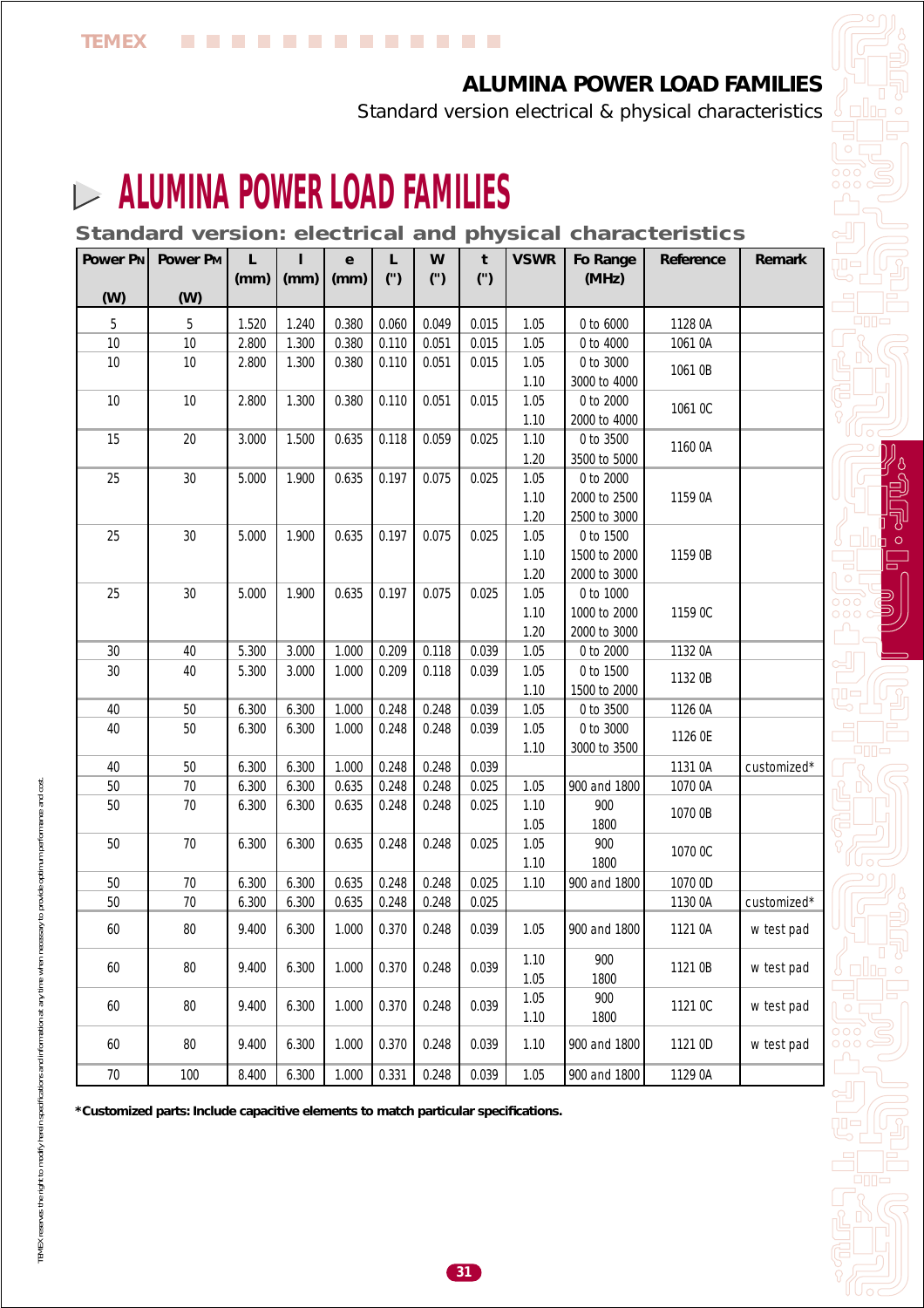## *ALUMINA POWER LOAD FAMILIES*

New SMD power termination versions

#### *New SMD power termination versions*

Our patent pending design using a non hazardous material was just the first step. With a power range up to 100 Watts, a purely resistive effect at the nominal frequency - i.e. no capacitive effect, so no specific pattern with the microstrip line - and a typical VSWR of 1.05, our product line was just missing an SMD capability.



And the TEMEX power terminations are not missing this capability any longer! We are proud to announce that we are now able to propose SMD versions up to 40 Watts. These loads are especially designed for mass-production equipments where soldering is done in one reflow pass.

| <b>Power PN</b><br>(W) | Power P <sub>M</sub><br>(W) | (mm)  | (mm)  | e<br>(mm) | (")   | W<br>(") | (")   | <b>VSWR</b> | Fo range<br>(MHz) | <b>Reference</b> |
|------------------------|-----------------------------|-------|-------|-----------|-------|----------|-------|-------------|-------------------|------------------|
| 10                     | 10                          | 5.000 | 2.400 | 1.000     | 0.197 | 0.094    | 0.039 | 1.20        | 0 to 2000         | 1168 0A          |
|                        |                             |       |       |           |       |          |       |             |                   |                  |
| 15                     | 20                          | 6.200 | 6.200 | 1.000     | 0.244 | 0.244    | 0.039 | 1.20        | 0 to 2000         | 1169 0A          |
|                        |                             |       |       |           |       |          |       |             |                   |                  |
| 25                     | 30                          | 9.400 | 6.200 | 1.000     | 0.370 | 0.244    | 0.039 | 1.20        | 0 to 2000         | 1170 0A          |
|                        |                             |       |       |           |       |          |       |             |                   |                  |
| 30                     | 40                          | 9.400 | 9.400 | 1.000     | 0.370 | 0.370    | 0.039 | 1.20        | 0 to 2000         | 1171 0A          |

Parts can be delivered worldwide from stocks.

#### *Nominal power definition*

The power indicated in the chart is the nominal load power  $P_N$ . Its value is defined with the following formulae:

$$
P_{\rm N} = 0.6 \times P_{\rm R}
$$
 and  $P_{\rm M} = 0.8 \times P_{\rm R}$ 

where  $P_R$  and  $P_M$  are respectively the breaking and maximum working power. Thus even if our loads can work without any problem at the PM power, we have decided to defined them for the  $P_N$  rating to improve their reliability.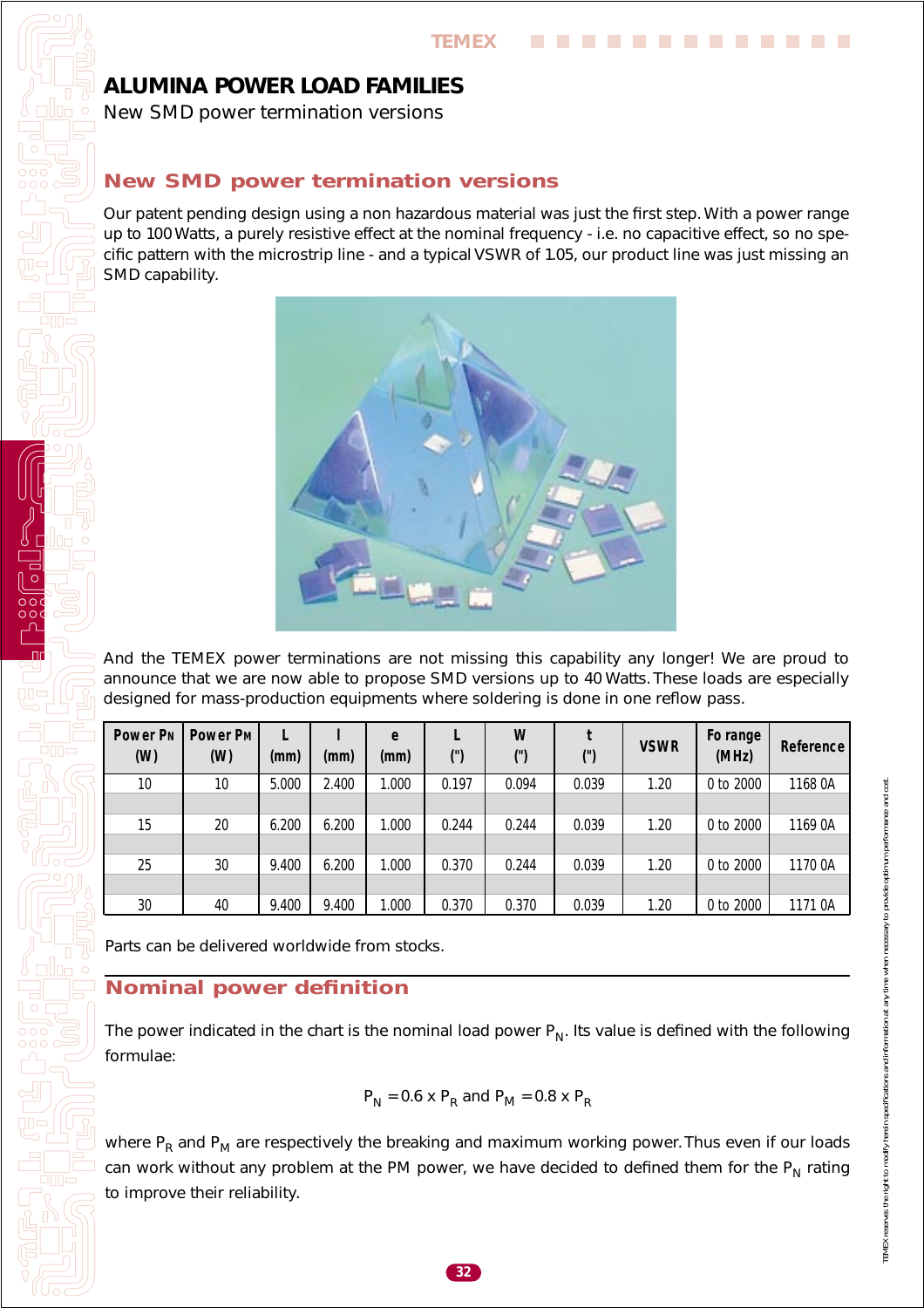# *ALUMINA POWER LOAD FAMILIES*

General overview

# *General overview*

**TEMEX**

Our alumina power terminations are designed to handle 100% of the nominal power with a carrier temperature up to 110° C as shown on this diagram.

............





In addition to the load itself, we can provide tab, flange or cover options.

#### *Examples of Smith charts and VSWR graphs are given below:*

*• 50W alumina load reference 1070*







#### *• 60W alumina load reference 1121*



At the operating frequency point, the load is capacitive with a VSWR ratio of 1.02:1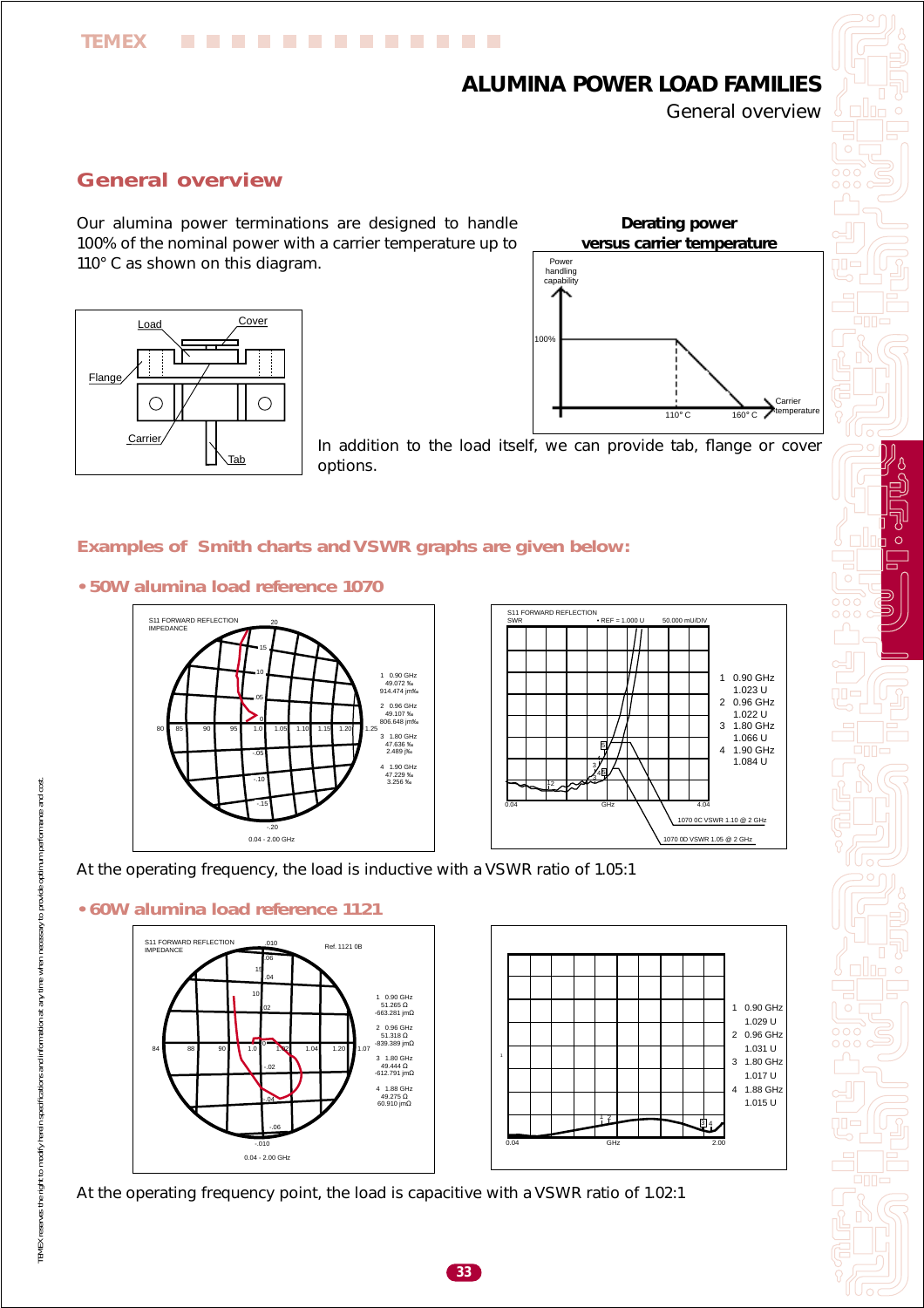### <span id="page-5-0"></span>*BASIC ALUMINA POWER LOAD*

Technical notes

# **TECHNICAL NOTES**

#### *Overview*

Purpose of a termination is to dissipate the reflected energy in order to protect the microwave source. So, according to the application, designers know what is the maximal power the termination will have to handle. Then, surface of the termination will depend on both the nominal power and the thermal conductivity coefficient of the material used.



Thermal conductivity of common materials is given hereafter:

| BeO:   | 200W/mK |
|--------|---------|
| AIN:   | 150W/mK |
| AI2O3: | 25W/mK  |

It means that for the same size resistor film and power dissipation, the Al2O3 resistive film will run hotter than the BeO one. Therefore, to avoid running the Al2O3 resistor film above its maximum, either the power rating must be lower than the BeO or the termination surface bigger. Due to its high thermal conductivity, BeO material dominates the market and is used in nearly all the power terminations.

However, as BeO dust has been stated as a hazardous substance, power load manufacturers have had to develop a new range of products. According to its thermal conductivity, which is close from the BeO one, the new power loads are made from AlN. But the cost of such a part, for a given power, is three times higher!

TEMEX then decided to look for another solution. Today, we are proud to provide an innovative design using Al2O3, with better VSWR performances and at a similar cost than the BeO one. Our products are perfectly matched as capacitance is compensated by inductance elements integrated onto the load itself (patent pending).

#### *Resistance variation*

The power load resistance value is affected by both handled power and support temperature. In our alumina terminations, from low power to nominal power, the variations are very low, allowing us to meet very tough specifications.



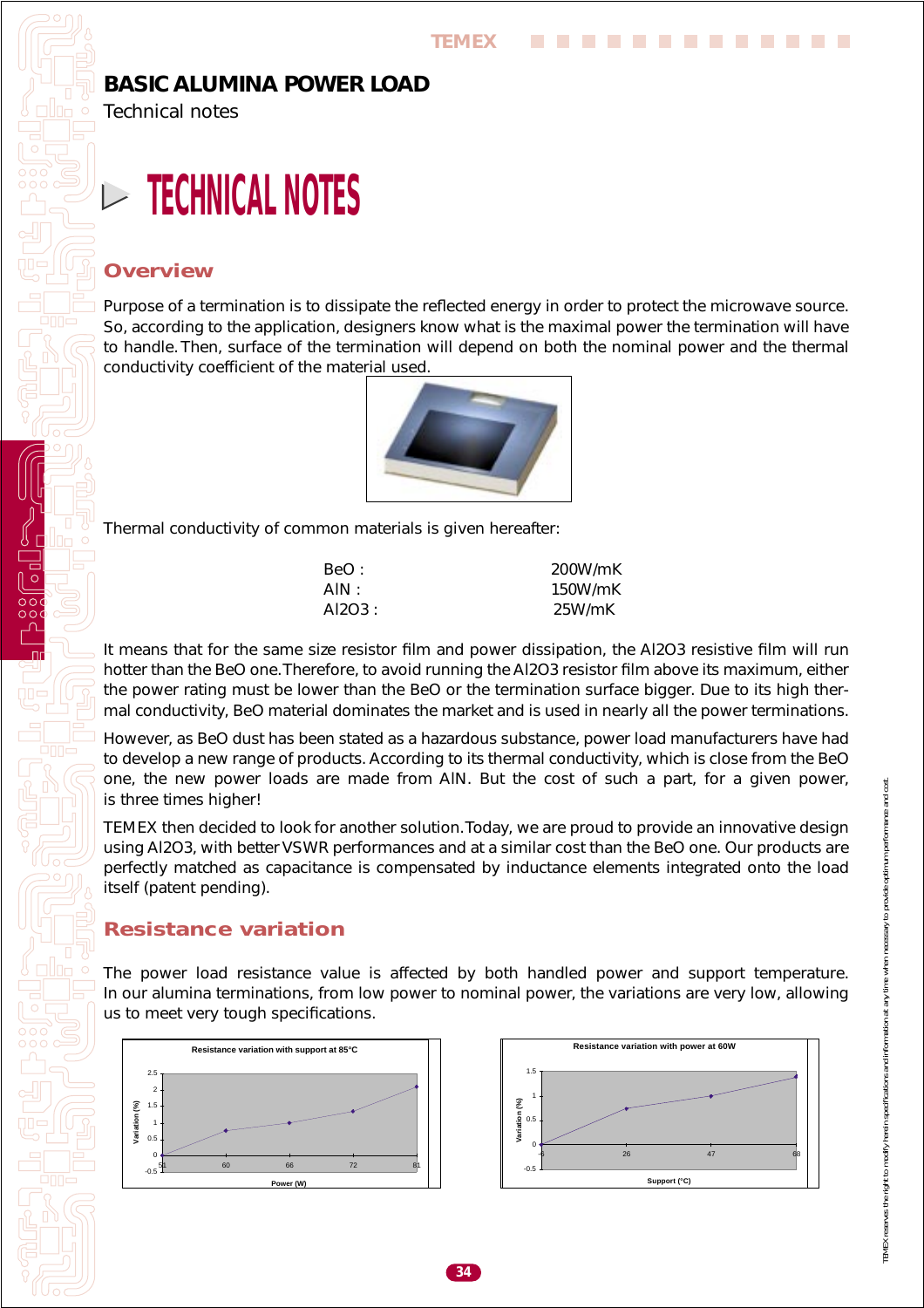# *BASIC ALUMINA POWER LOAD*

Measurement methods

# <span id="page-6-0"></span>**MEASUREMENT METHODS**

## **1- Maximum power P<sub>M</sub> measurement**

. . . . . . . . .

The maximum power  $P_M$  is the last measurement done before the destructive power PR is reached. We consider that the destructive power is reached when the load resistance value exhibits non-



reversible modification of more than one percent over  $R_{IN}$ .

To achieve this measurement, we must maintain the support temperature (2) at a value lower than 110° C. For information, the layer temperature (1) can increase to values up to 300° C or more.

Equipment: power supply (up to 100W), voltmeter, ampermeter, thermometer and specific bench.

#### *2- Silver layer adherence measurement*



The following system allows us to measure the maximum perpendicular strength we can apply on the soldering before wrecking. The copper wire is soldered to the ink layer using a hotplate at 80° C, a SnPbAg (62/36/2) solder and a medium active flow.

It should be noticed than a parallel pull test is also conducted, based on a similar principle.